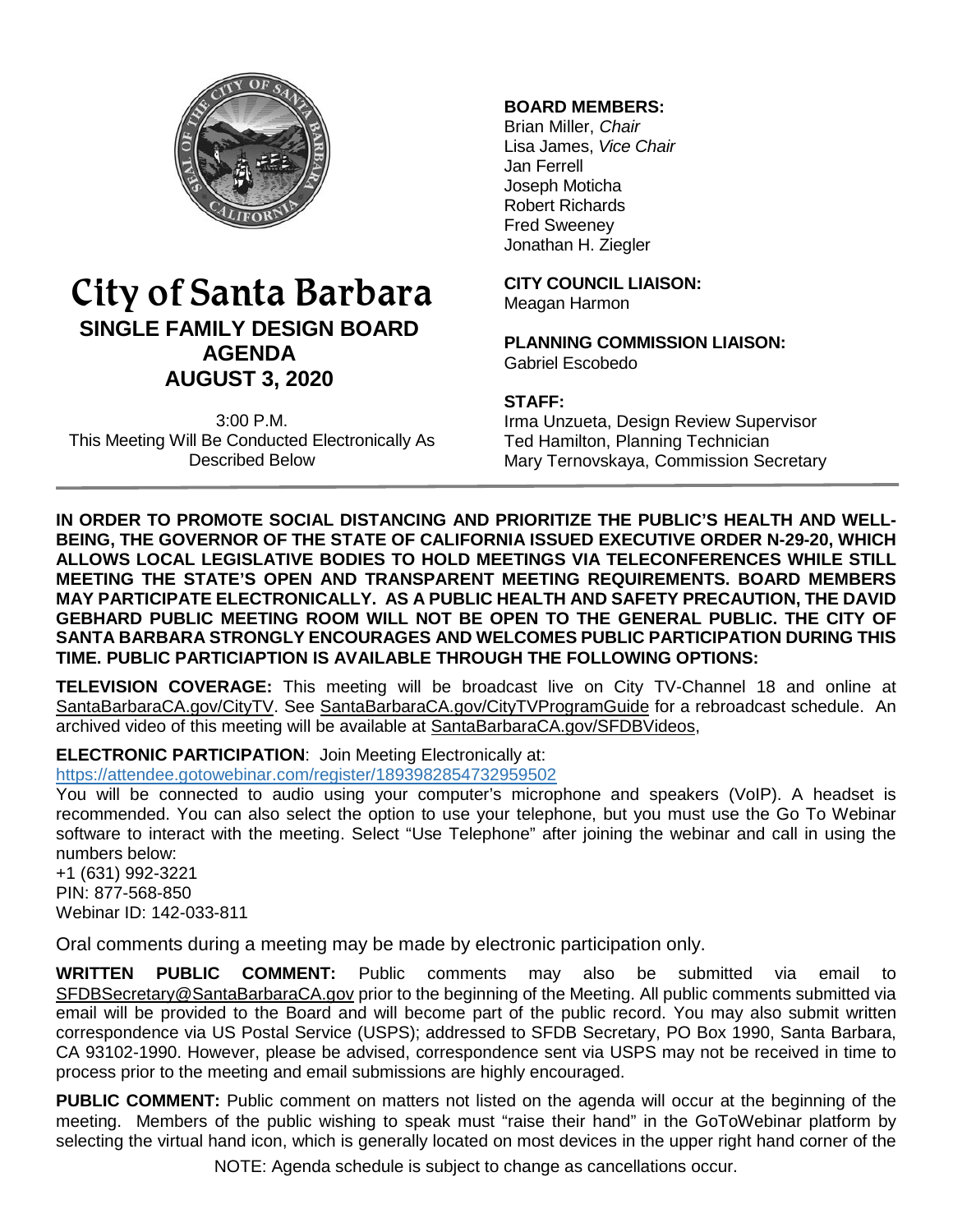screen. When persons are called on to speak, their microphone will be activated and they will be notified to begin speaking. Each speaker will be given a total of 2 minutes to address the Board. Pooling of time is not allowed during general public comment. The time allotted for general public comment at the beginning of the meeting is 30 minutes. The Board, upon majority vote, may decline to hear a speaker on the grounds that the subject matter is beyond the Board's subject matter jurisdiction.

**PUBLIC COMMENT ON AGENDIZED ITEMS:** Members of the public wishing to speak on a matter on the agenda must "raise their hand" in the GoToWebinar platform by selecting the virtual hand icon during the presentation of that item. The "raise hand" icon is generally located on most devices in the upper right hand corner of the screen. When persons are called on to speak, their microphone will be activated and they will be notified to begin speaking. Each speaker will be given a total of 2 minutes to address the Board. Pooling of time is not permitted during meetings conducted electronically.

**AGENDAS, MINUTES, REPORTS, & PUBLIC RECORD WRITINGS:** Documents relating to agenda items are available for review online at **SantaBarbaraCA.gov/SFDB**. If you have any questions about the posted documents, contact Ted Hamilton, Planning Technician, at (805) 564-5541 or email documents, contact Ted Hamilton, Planning Technician, at (805) 564-5541 or email [THamilton@SantaBarbaraCA.gov.](mailto:THamilton@SantaBarbaraCA.gov) You may contact City Planning staff at (805) 564-5470 for general questions about the status of a case.

**PUBLIC HEARING PROCEDURE:** The following review steps explain the sequence that all projects must undergo during a public hearing: 1. Introduction by the Chair; 2. Staff Comments (optional); 3. Applicant Presentation; 4. Public Comment (if any); 5. Questions from the Board/Commission; 6. Comments from the Board/Commission; 7. Board/Commission Discussion; and 8. Board/Commission Action.

**AMERICANS WITH DISABILITIES ACT:** If you need services or staff assistance to attend or participate in this meeting, contact the SFDB Secretary at (805) 564-5470, ext. 3308. If possible, notification at least 48 hours prior to the meeting will usually enable the City to make reasonable arrangements. Specialized services, such as sign language interpretation or documents in Braille, may require additional lead time to arrange.

**APPEALS:** Decisions of the SFDB may be appealed to the City Council. In order to promote social distancing and protect the health and wellbeing of the public, the City Clerk will no longer be accepting appeals over the counter at City Hall. For further information and guidelines on how to appeal a decision to City Council, please contact the City Clerk's office at [Clerk@SantaBarbaraCA.gov](mailto:Clerk@SantaBarbaraCA.gov) as soon as possible. **Appeals and associated fee must be submitted in writing, and** *via email to [Clerk@SantaBarbaraCA.gov](mailto:Clerk@SantaBarbaraCA.gov) and by first class mail postage prepaid* **within 10 calendar days of the meeting at which the Board took action or rendered its**  decision. Appeals and associated fee post marked after the 10<sup>th</sup> calendar day will not be accepted.

**STATE POLITICAL REFORM ACT SOLE PROPRIETOR ADVISORY:** State law, in certain circumstances, allows an architect, engineer, or a person in a related profession who is a "sole practitioner" to make informational presentation of drawings or submissions of an architectural, engineering, or similar nature to the same Board on which he or she is seated, if the practitioner does not advocate for the project.

**LICENSING ADVISORY:** The Business and Professions Code of the State of California and the Municipal Code of the City of Santa Barbara restrict preparation of plans for certain project types to licensed professionals. See SFDB Guidelines 2.1.2A and 3.1.2C for specific information.

**NOTICE:** On Thursday, July 30, 2020, this Agenda was posted on the outdoor bulletin board at the Community Development Department, 630 Garden Street and online at [SantaBarbaraCA.gov/SFDB.](http://www.santabarbaraca.gov/gov/brdcomm/nz/sfdb/agendas.asp) Approximate times are set for each item; however, the schedule is subject to change.

## **PLEASE BE ADVISED**

The following advisories are generally also contained in the City's Single Family Design Board General Design Guidelines and Meeting Procedures [\(SFDB Guidelines\)](http://www.santabarbaraca.gov/services/planning/design/boards/sfdb.asp). The specific SFDB Guideline number is listed after each advisory. Applicants are encouraged to review the full version of the SFDB Guidelines.

The approximate time the project will be reviewed is listed to the left of each item. It is suggested that applicants arrive 15 minutes early. The agenda schedule is subject to change as cancellations occur. Staff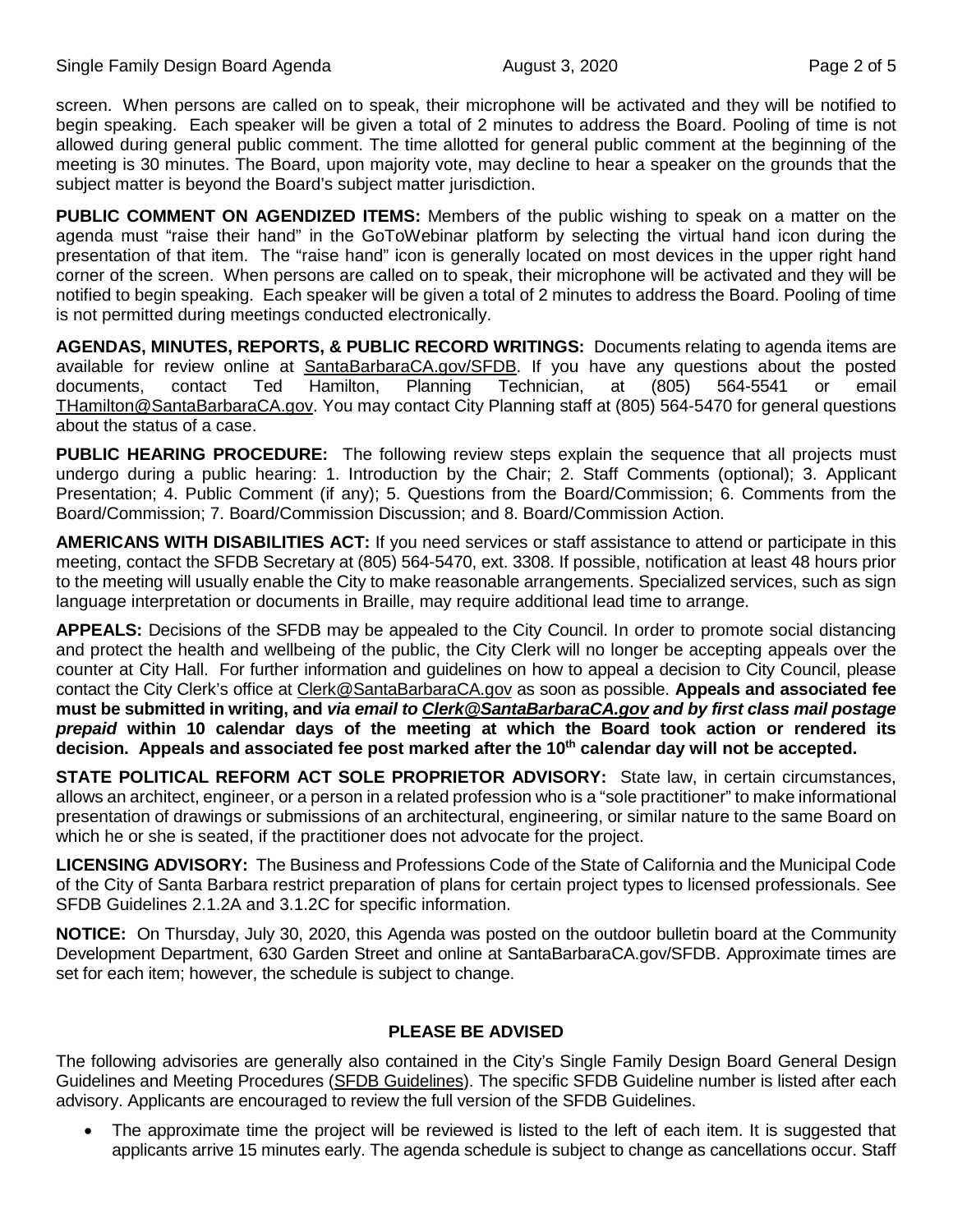will attempt to notify applicants of time changes.  $(3.2.2)$ 

- The applicant's presence is required. If an applicant is not present, the item will be postponed indefinitely. If an applicant cancels or postpones an item without providing advance notice, the item will be postponed indefinitely and will not be placed on the following SFDB agenda. (3.2.4)
- Substitution of plans is not allowed. If plans differing from the submittal sets are brought to the meeting, motions for Project Design Approval or Final Approval will be contingent upon staff review for code compliance. (3.2.4)
- Concept review comments are generally valid for one year. Per SMBC 22.22.180, a Project Design Approval is valid for three years from the date of the approval unless a time extension has been granted or a building permit has been issued. Projects with a valid land use approval will also automatically extend the Project Design Approval expiration date. (3.2.9) An SFDB approval does not constitute a Zoning clearance or a Building and Safety Permit.
- CEQA Guidelines §15183 Exemptions (Projects Consistent with General Plan). Under this California Environmental Quality Act (CEQA) Guidelines section, projects with new development (new nonresidential square footage or new residential units) qualify for an exemption from further environmental review documents if (1) they are consistent with the General Plan development density evaluated in the 2011 General Plan Program Environmental Impact Report, and (2) any potentially significant project-specific impacts are addressed through existing development standards. Section 15183 exemptions are determined by staff based on a preliminary environmental review process. A decision-maker CEQA finding is required for a Section 15183 exemption. City Council General Plan environmental findings remain applicable for the project.

#### **NOTICE OF LINKED DIGITAL PLANS**

*Hyperlinks to project plans are provided in the agenda. If the project plan is available, you will see the address*  in the agenda displayed as a blue underlined text. To view the project plans, simply click on the blue underlined *address.*

**NOTE TO APPLICANTS:** Applicants are urged to access the Design Review Submittal Quick Reference Guide available at [SantaBarbaraCA.gov/PlanningHandouts](http://www.santabarbaraca.gov/services/planning/forms/planning.asp?utm_source=CommunityDevelopment&utm_medium=PlanningHandouts&utm_campaign=QuickLinks) to view the *required* and suggested submittal items for each review level of a project. Applicants will be limited to 15 minutes for project presentation and a timer will be available on screen for reference. It is at the Chair's discretion to allow applicants additional presentation time.

# **GENERAL BUSINESS**

A. Public Comment.

Any member of the public may address the Board for up to two minutes on any subject within its jurisdiction that is not scheduled on this agenda for a public discussion.

- B. Approval of the minutes of the Single Family Design Board meeting of **July 20, 2020**.
- C. Approval of the Consent Calendar of **July 27** and **August 3, 2020**.
- D. Announcements, requests by applicants for continuances and withdrawals, future agenda items, and appeals.
- E. Subcommittee Reports.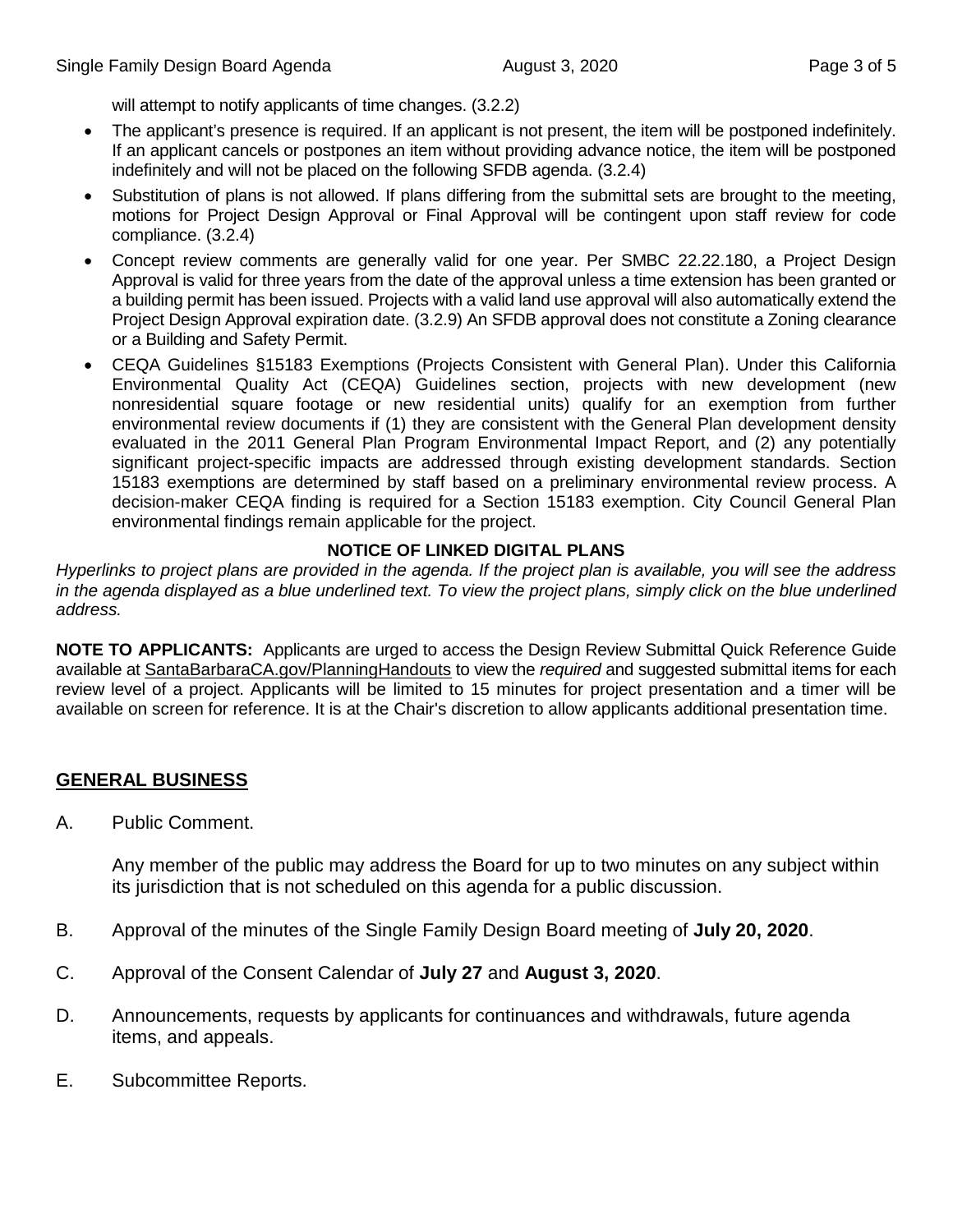# **(3:15PM) NEW ITEM: CONCEPT REVIEW**

| 1. | 3150 SEA CLIFF                        |                         |
|----|---------------------------------------|-------------------------|
|    | Assessor's Parcel Number: 047-091-011 |                         |
|    | Zone:                                 | $A-1/SD-3$              |
|    | <b>Application Number:</b>            | PLN2020-00301           |
|    | Owner:                                | Chris and Jenn Arreguin |
|    | Applicant:                            | Kristin Stoyanova       |
|    |                                       |                         |

(Proposal to demolish existing single unit residence and construct a new 4,097 square foot single unit residence with a new detached 771 square foot garage, new pool cabana, hardscape and landscape improvements, and a new 6-foot tall site wall with remotely actuated vehicular gates and two pedestrian gates. An Accessory Dwelling Unit is proposed under a separate permit. The project site is located on a 102,357 square foot lot with a slope of 27% in the Hillside Design District and the Non-Appealable Jurisdiction of the Coastal Zone. The proposed 5,153 square feet of development is 90% of the maximum guideline floor-to-lot area ratio (FAR).)

## **No final appealable action will be taken at this hearing. Project requires Neighborhood Preservation and Hillside Design and Sloped Lot Findings.**

## **(4:00PM) CONTINUED ITEM: CONCEPT REVIEW**

#### **2. [3239 CLIFF DR](https://www.santabarbaraca.gov/SBdocuments/Advisory_Groups/Single_Family_Design_Board/Archive/2020_Archives/03_Architectural_Drawings/2020-08-03_August_3_2020_3239_Cliff_Drive.pdf)**

| Assessor's Parcel Number: 047-082-022 |                         |
|---------------------------------------|-------------------------|
| Zone:                                 | $A-1/SD-3$              |
| <b>Application Number:</b>            | PLN2020-00252           |
| Owner:                                | Kristen and Bob Raskopf |
| Applicant:                            | <b>Steve Fort</b>       |
|                                       |                         |

(Proposal to demolish an existing 1,441 square foot residence and 610 square foot barn and construct a new two-story 4,236 square foot single unit residence with a 725 square foot detached garage, covered patio areas, and a new pool and spa. The project includes associated landscaping, storm water management and site improvements. The proposed 4,961 square feet of development on a 60,751 square foot lot is 96% of the maximum allowed floor-to-lot area ratio (FAR). The project site is located in the Hillside Design District, and in the Appealable Jurisdiction of the Coastal Zone.)

**No final appealable action will be taken at this hearing. Project requires Planning Commission review of a Coastal Development Permit. Project requires Neighborhood Preservation and Hillside Design & Sloped Lot Findings. Project was last reviewed July 6, 2020.**